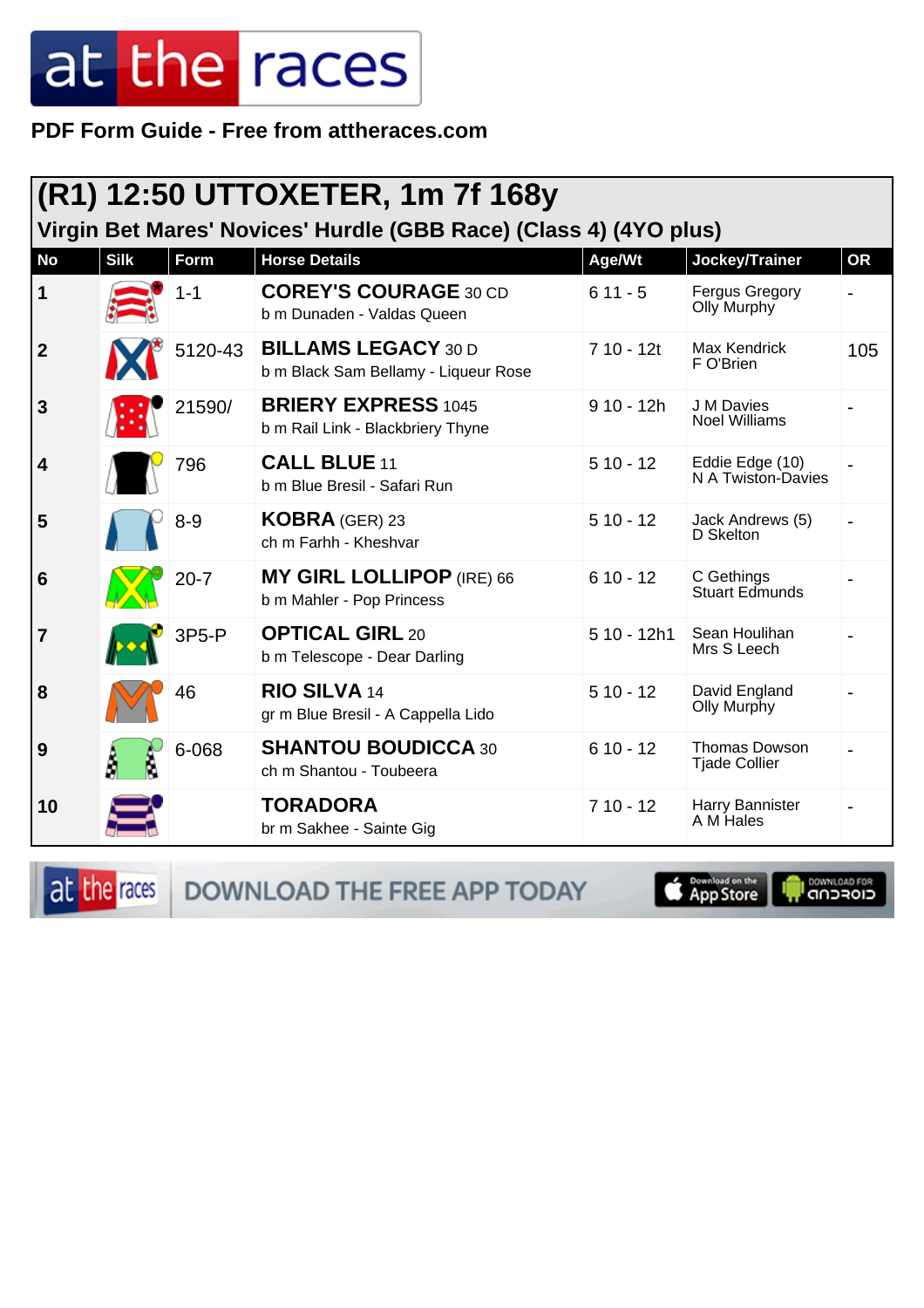**PDF Form Guide - Free from attheraces.com**

| $(R1)$ 13:00 WARWICK, 2m 5f<br>Virgin Bet Novices' Hurdle (GBB Race) (Class 4) (4YO plus) |             |          |                                                                           |             |                                     |           |  |
|-------------------------------------------------------------------------------------------|-------------|----------|---------------------------------------------------------------------------|-------------|-------------------------------------|-----------|--|
| <b>No</b>                                                                                 | <b>Silk</b> | Form     | <b>Horse Details</b>                                                      | Age/Wt      | Jockey/Trainer                      | <b>OR</b> |  |
| $\overline{\mathbf{1}}$                                                                   |             |          | 241-315   DOCTOR KEN (FR) 42<br>b g Doctor Dino - Kendoretta              | $611 - 7t1$ | Aidan Coleman<br><b>Olly Murphy</b> | 126       |  |
| $\overline{2}$                                                                            |             | 932-117  | <b>EARTH LORD</b> (IRE) 28 D<br>ch g Mahler - Glebe Beauty                | $611 - 7t$  | T J O'Brien<br>P J Hobbs            | 132       |  |
| $\overline{3}$                                                                            |             | $P/2-15$ | <b>FAIR FRONTIERES (IRE) 71</b><br>ch g Sans Frontieres - Cappawhite Lass | $711 - 7$   | J J Burke<br>K C Bailey             | 137       |  |
| $\overline{4}$                                                                            |             |          | <b>CAMDONIAN</b> (IRE) 101<br>b g Shantou - Miss Garbo                    | $611 - 0$   | Harry Skelton<br>D Skelton          |           |  |

| at the races | <b>DOWNLOAD THE FREE APP TODAY</b> | <b>App Store In Bowhicage For</b> |  |
|--------------|------------------------------------|-----------------------------------|--|
|--------------|------------------------------------|-----------------------------------|--|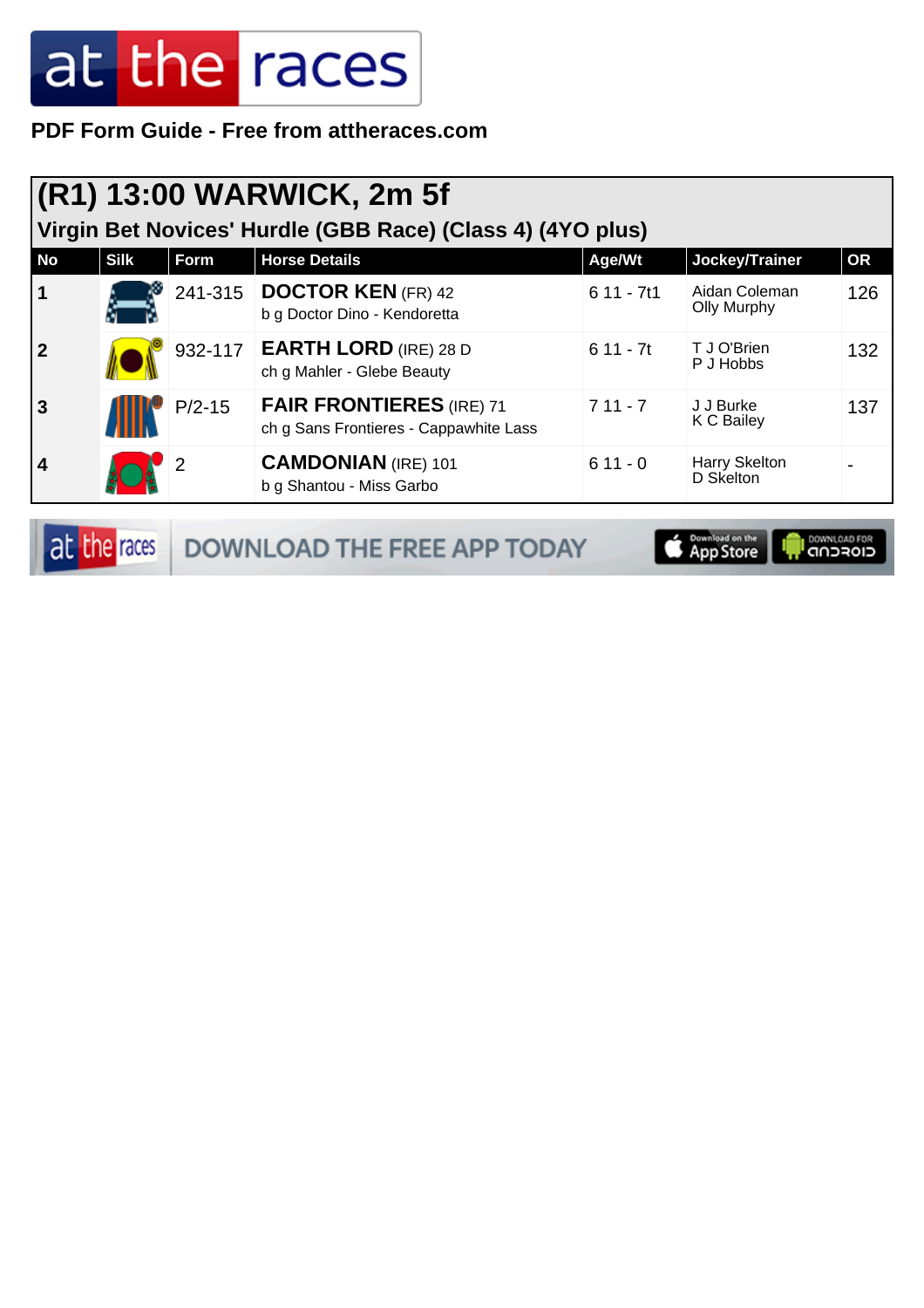**PDF Form Guide - Free from attheraces.com**

### **(R1) 13:15 NEWBURY, 2m 7f 86y**

#### **Betfair Cheltenham Roarcast Novices' Limited Handicap Chase (GBB Race) (Class 3) (5YO plus)**

| <b>No</b>                                                           | <b>Silk</b> | Form            | <b>Horse Details</b>                                               | Age/Wt    | Jockey/Trainer                     | <b>OR</b> |
|---------------------------------------------------------------------|-------------|-----------------|--------------------------------------------------------------------|-----------|------------------------------------|-----------|
| $\vert$ 1                                                           |             | 132-111         | <b>BRAVEMANSGAME</b> (FR) 48 C<br>b g Brave Mansonnien - Genifique | $711 - 8$ | H Cobden<br>P F Nicholls           | 159       |
| $\overline{2}$                                                      |             | 1116-51         | <b>GRUMPY CHARLEY 45 C</b><br>gr g Shirocco - Whisky Rose          | $710 - 6$ | Bryan Carver (3)<br>Chris Honour   | 143       |
| 3                                                                   |             | P06-411         | <b>PATS FANCY (IRE) 47</b><br>b g Oscar - Pat's Darling            | $710 - 6$ | James Bowen<br>Miss R Curtis       | 143       |
| $\vert 4$                                                           |             |                 | 311P-22   FERN HILL (IRE) 45 BF<br>b g Dylan Thomas - Water Rock   | $710 - 3$ | Jack Quinlan<br>B I Case           | 140       |
| 5                                                                   |             | $1/12P -$<br>FB | <b>GALLYHILL (IRE) 32 C</b><br>b g Getaway - Tanit                 | $710 - 3$ | Nico de Boinville<br>N J Henderson | 140       |
| 6                                                                   |             | 3807-31         | I K BRUNEL 59 CD<br>b g Midnight Legend - Somethinaboutmolly       | $810 - 3$ | Adrian Heskin<br>Olly Murphy       | 140       |
| Long Handicap: Fern Hill 9 - 13, Gallyhill 9 - 10, I K Brunel 9 - 7 |             |                 |                                                                    |           |                                    |           |

at the races

DOWNLOAD THE FREE APP TODAY

**DOWNLOAD FOR** App Store